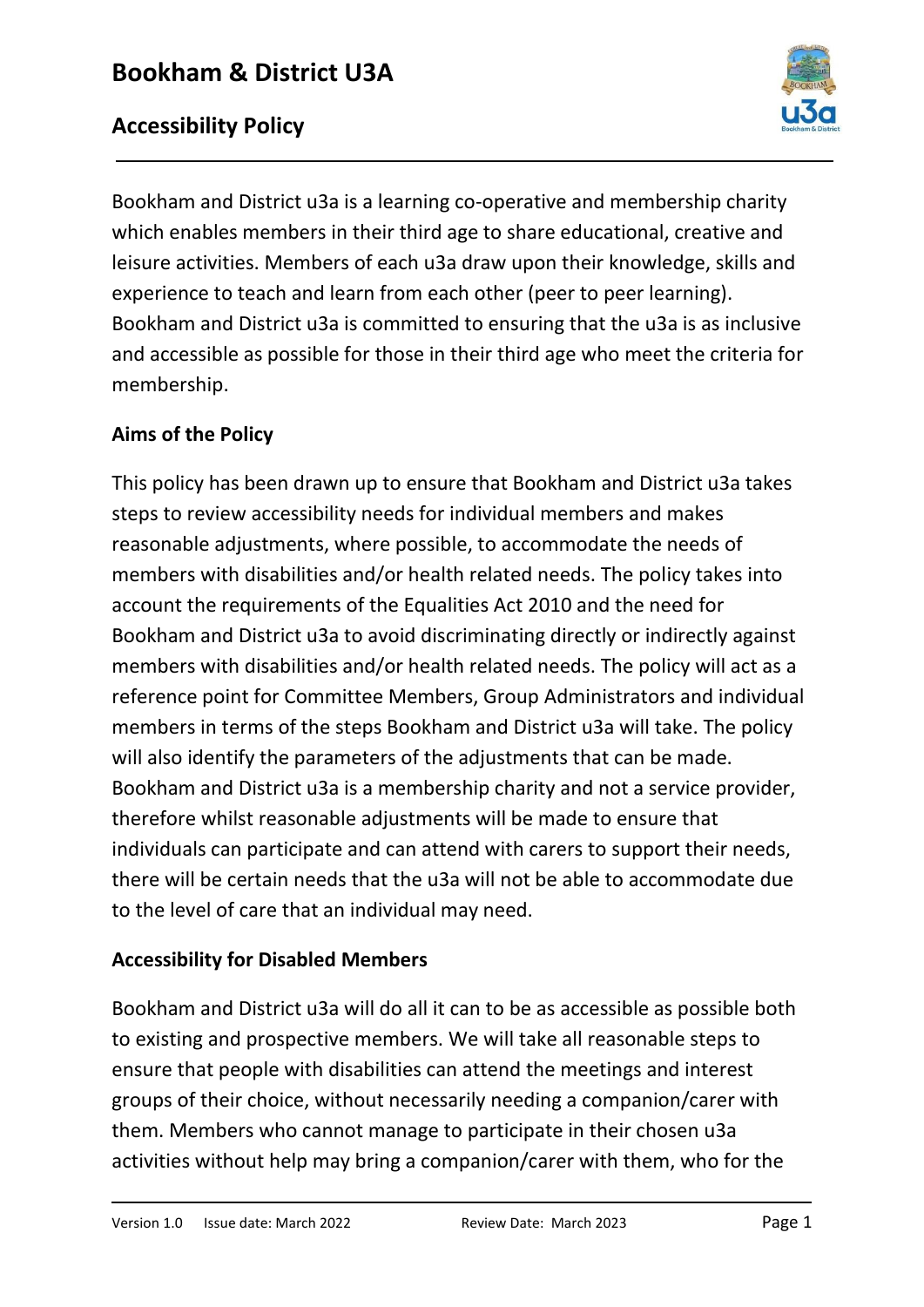

time that they are in attendance, will be covered by the liability insurance provided by The Third Age Trust. The only exception to this is a professionally employed carer who would have to be covered by an individual liability policy.

Group Administrators running groups that require a certain level of fitness and/or mobility will be asked to provide this information to members in advance so that members can decide whether the group is suitable for them.

Bookham and District u3a will try to ensure that there are a range of groups available that will provide access to members so that members do not feel excluded from too many interest/activity groups.

### **Supporting Members with Hearing Loss**

We will make reasonable efforts to support those with hearing loss so that they can continue to enjoy and participate in u3a activities. A regular reminder will be issued to all members that the Old Barn Hall has a hearing loop so that those who need to use it are aware of it.

### **Supporting Members with Vision Loss**

We will support members with vision loss so that they can continue to enjoy and participate in u3a activities. At the monthly members' meetings, the front row of seats will be reserved for members who have impaired hearing or vision.

Access will be reviewed by the Committee on an ongoing basis with a view to considering any additional adjustments that may need to be made.

### **Guidelines for dealing with group members with disabilities (physical or mental) and/or living in sheltered care homes**

- Bookham & District u3a wishes to be inclusive and to meet our legal responsibilities
- Our hired meeting rooms must offer access for members with disabilities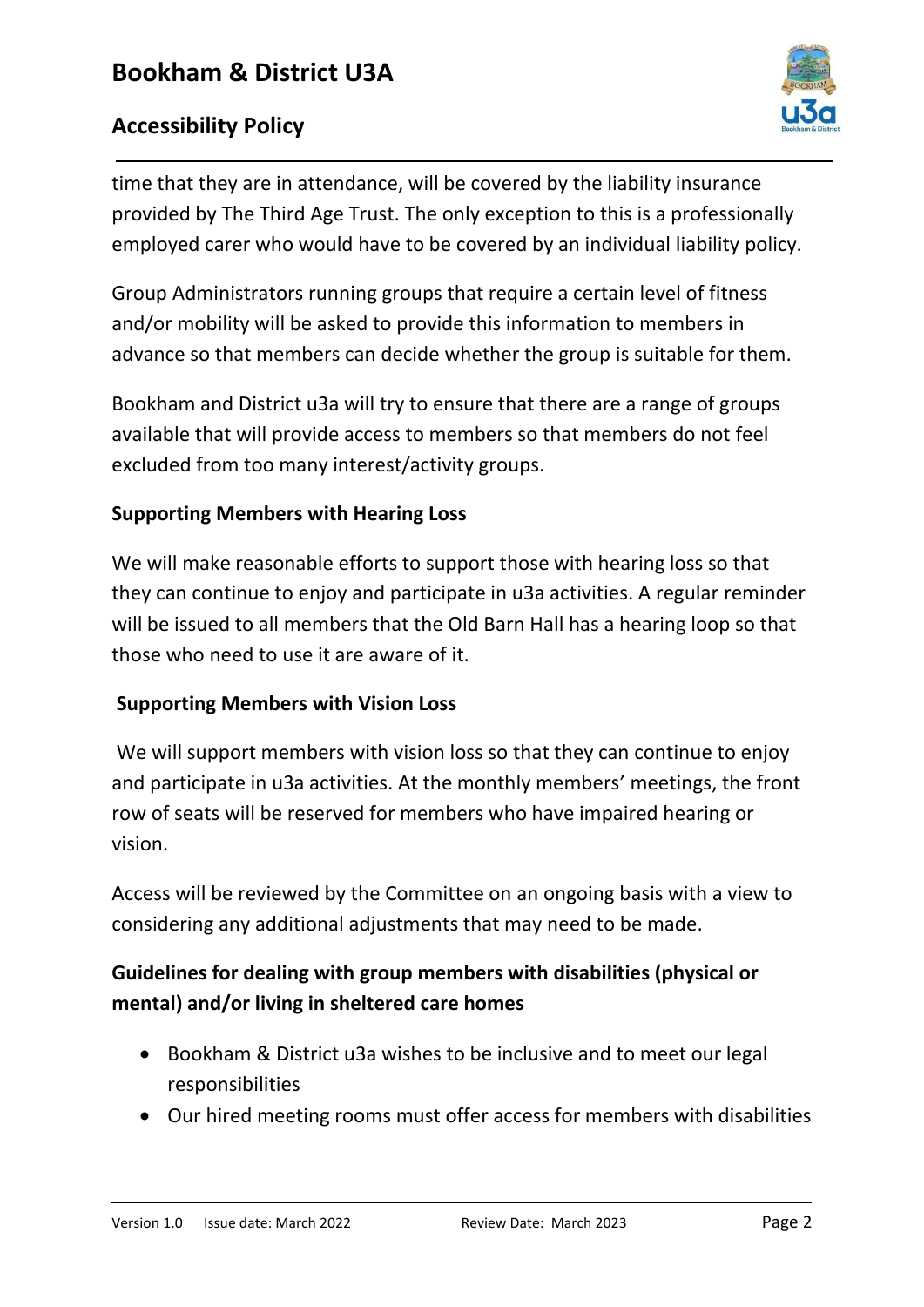

However, groups meet in a variety of places and mostly in individual's private accommodation, usually with the members taking turns wherever practical to host meetings. Mostly this is private houses or flats but may be other accommodation such as care homes or sheltered accommodation where recreational areas are provided to all the residents. Where a Group Administrator has a member who wishes to host in care or sheltered accommodation the following should be considered:

- It is unlikely that the area where the meeting is to be held will be private and therefore the meetings may be disturbed by non-members
- The operators of the care home/sheltered accommodation may not wish to regularly (or occasionally) host a meeting (they may consider it unacceptable for other residents)
- Use of laptops, projectors etc may not be acceptable
- They may wish to charge for some things including refreshments
- The advice on insurance from the u3a head office is "All u3a members would be covered by the insurance that we have in place, however as the meetings would be in the care home, they would need to have the correct insurance in place. The people who are in the care home would not be covered by our insurance cover."

Some of the issues that would need to be addressed when using private accommodation for disabled members or those needing care include:

- The nature of the disability
- The suitability of the accommodation for the disability stairs, lavatory facilities, wheelchair access, place to store walking frames etc.
- The risk of trips and falls
- The need of the individual to have a carer present
- Risks to other members of the group and their equipment

It may be easier to address some of these issues with a new group but with an established group, some of these items might be more difficult to manage.